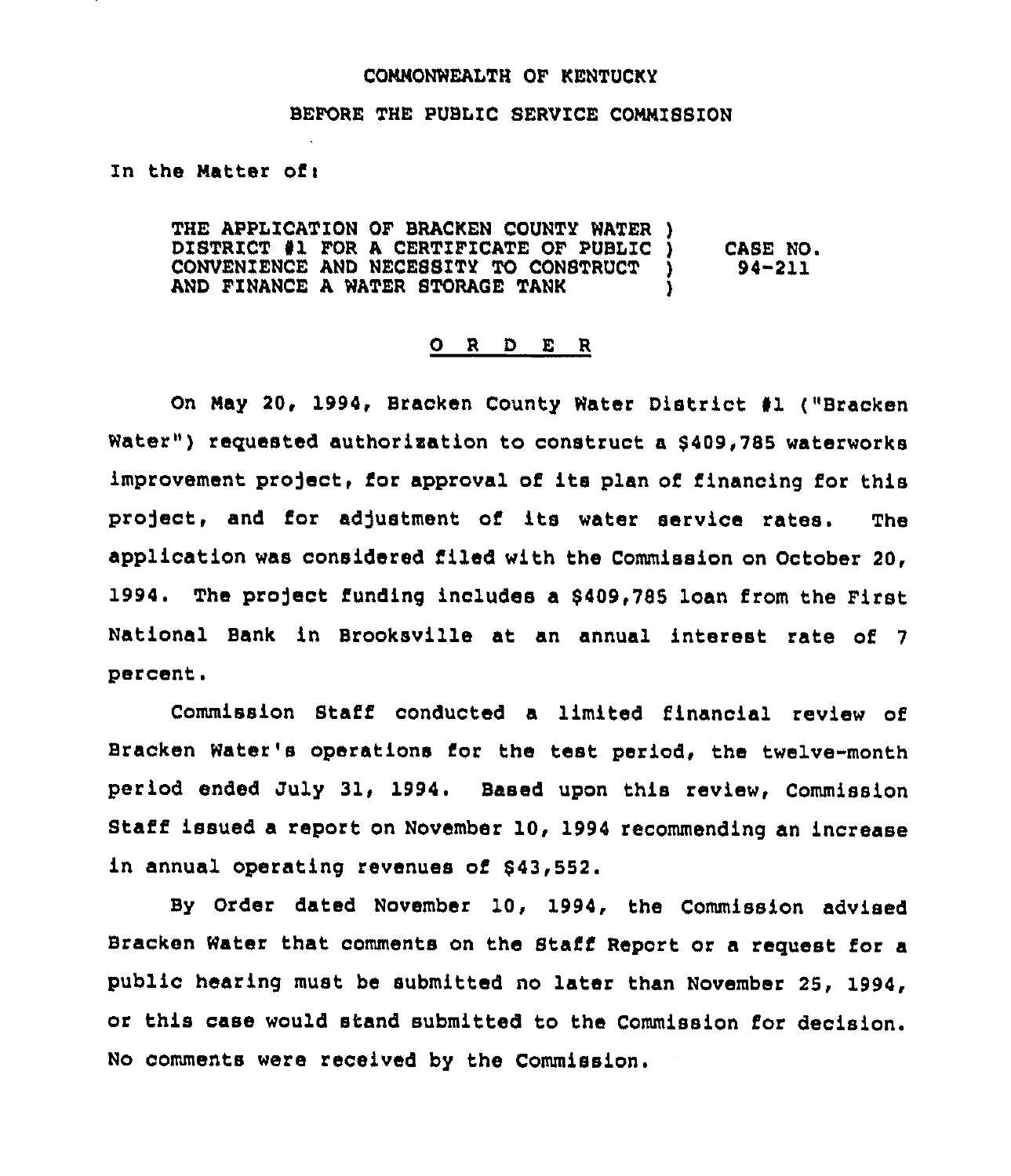Plans and specifications for the proposed improvements prepared by Blevins Engineering of Naysville, Kentucky ("Engineer" ), have been approved by the Division of Water of the Natural Resources and Environmental Protection Cabinet.

The Commission, having reviewed the evidence of record and being otherwise sufficiently advised, finds that:

1. Public convenience and necessity require that the proposed construction be performed and that a Certificate of Public Convenience and Necessity be granted.

2. The proposed construction consists of a 300,000-gallon elevated water storage tank and related appurtenances. After allowances are made for fees, contingencies, and other indirect costs, the total cost of this project is approximately \$409,785.

3. The Engineer has filed information that indicates that reliable and adequate service can be maintained throughout the expanded system after completion of the proposed construction. Bracken Water should monitor the adequacies of the expanded water distribution system after construction. Xf the level of service is inadequate or declining or the pressure to any customer is outside the requirements of 807 KAR 5:066, Section 5(1), Bracken Water should take immediate action to maintain the level of service in conformance with the regulations of the Commission.

4. Bracken Water should obtain approval from the Commission prior to performing any additional construction not expressly authorized by this Order.

 $-2-$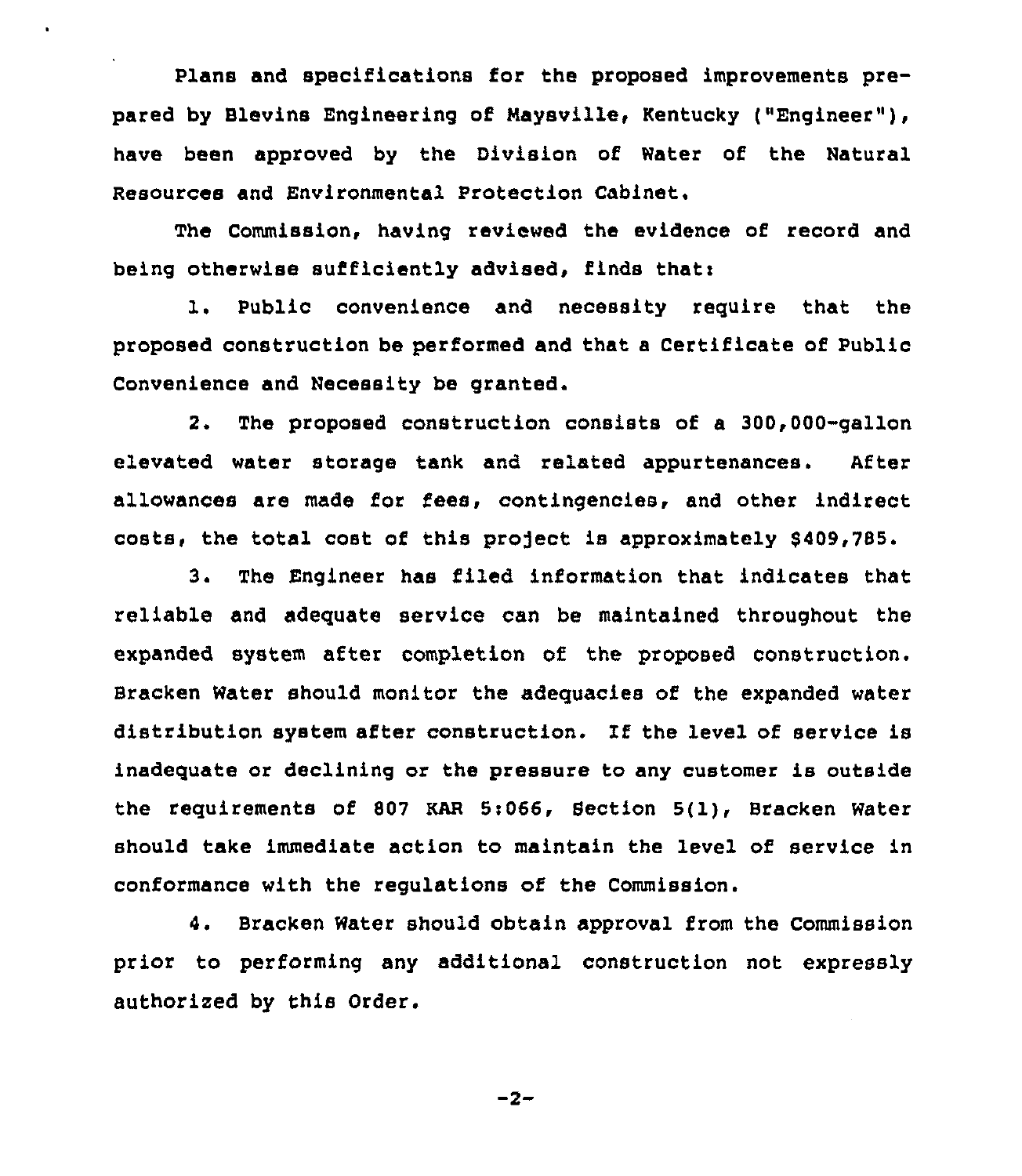6. Any deviation from the construction approved should occur only with the prior approval of the Commission.

 $\hat{\mathbf{r}}$ 

6. Bracken Water should furnish duly verified documentation of the total costs of this project including the cost of construction and all other capitalized costs (engineering, legal, administrative, etc.) within <sup>60</sup> days of the date that construction is substantially completed. Construction costs should be classified into appropriate plant accounts in accordance with the Uniform SyStem of Accounts for Water Utilities prescribed by the Commission.

7. Bracken Water should require construction to be inspected under the general supervision of a professional engineer with a Kentucky registration in civil or mechanical engineering, to ensure that the construction work is done in accordance with the contract drawings and specifications and in conformance with the best practices of the construction trades involved in the project.

8. Bracken Water should reguire the Engineer to furnish within 60 days of the date of substantial completion of this construction a copy of the "as-built" drawings and a signed statement that the construction has been satisfactorily completed in accordance with the contract plans and specifications.

9. The rates in Appendix A, attached hereto and incorporated herein, are the fair, fust and reasonable rates for Bracken Water and will produce gross annual revenues from rates of 6313,732. These rates will allow Bracken Water sufficient revenues to meet its operating expenses and service its debt.

 $-3-$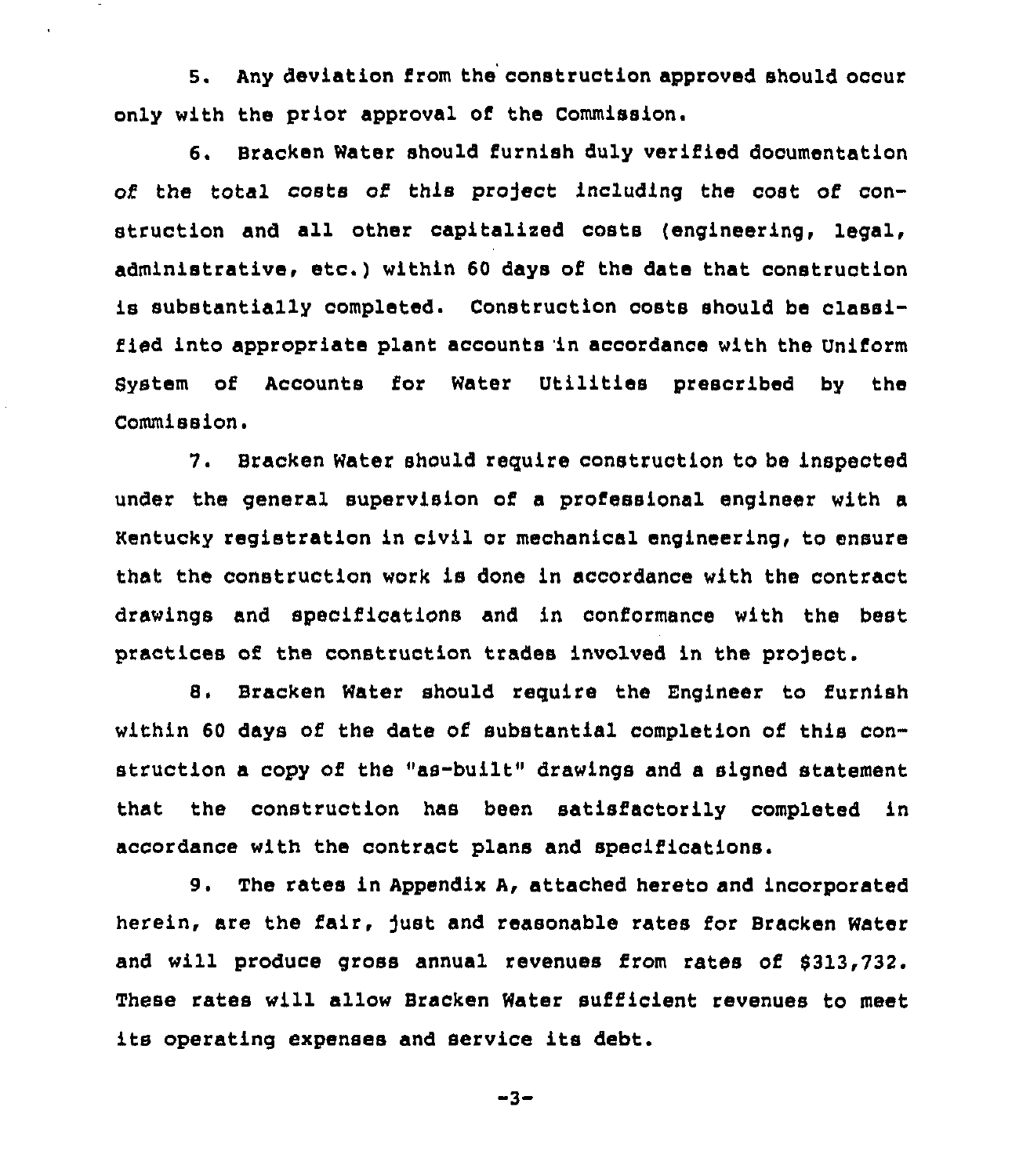10. The financing plan proposed by Bracken Water is for lawful objects within the corporate purpose of its utility operations, is necessary and appropriate for and consistent with the proper performance of the utility's service to the public, will not impair its ability to perform that service, and is reasonably necessary and appropriate for such purpose. The financing plan should, therefore, be approved.

IT IS THEREFORE ORDERED that:

1. Bracken Water be and it hereby is granted <sup>a</sup> Certificate of Public Convenience and Necessity to proceed with the proposed construction project as set forth in the drawings and specifications of record herein on the condition that service levels be monitored and corrective action taken in accordance with Commission regulations'.

2. Bracken Water's financing plan consisting of a \$409,785 loan from the First National Bank in Brooksville is hereby approved. The financing herein approved shall be used only for the lawful purposes specified in Bracken Water's application.

3, Bracken Water shall comply with Findings <sup>3</sup> through 8.

4, The rates proposed by Bracken Water are hereby denied,

5. The rates contained in Appendix A are the fair, just, and reasonable rates to be charged by Bracken Water for service rendered on and after the date of this Order.

6. Within 30 days from the date of this Order, Bracken Water shall file with the Commission revised tariff sheets setting out the rates approved herein.

 $-4-$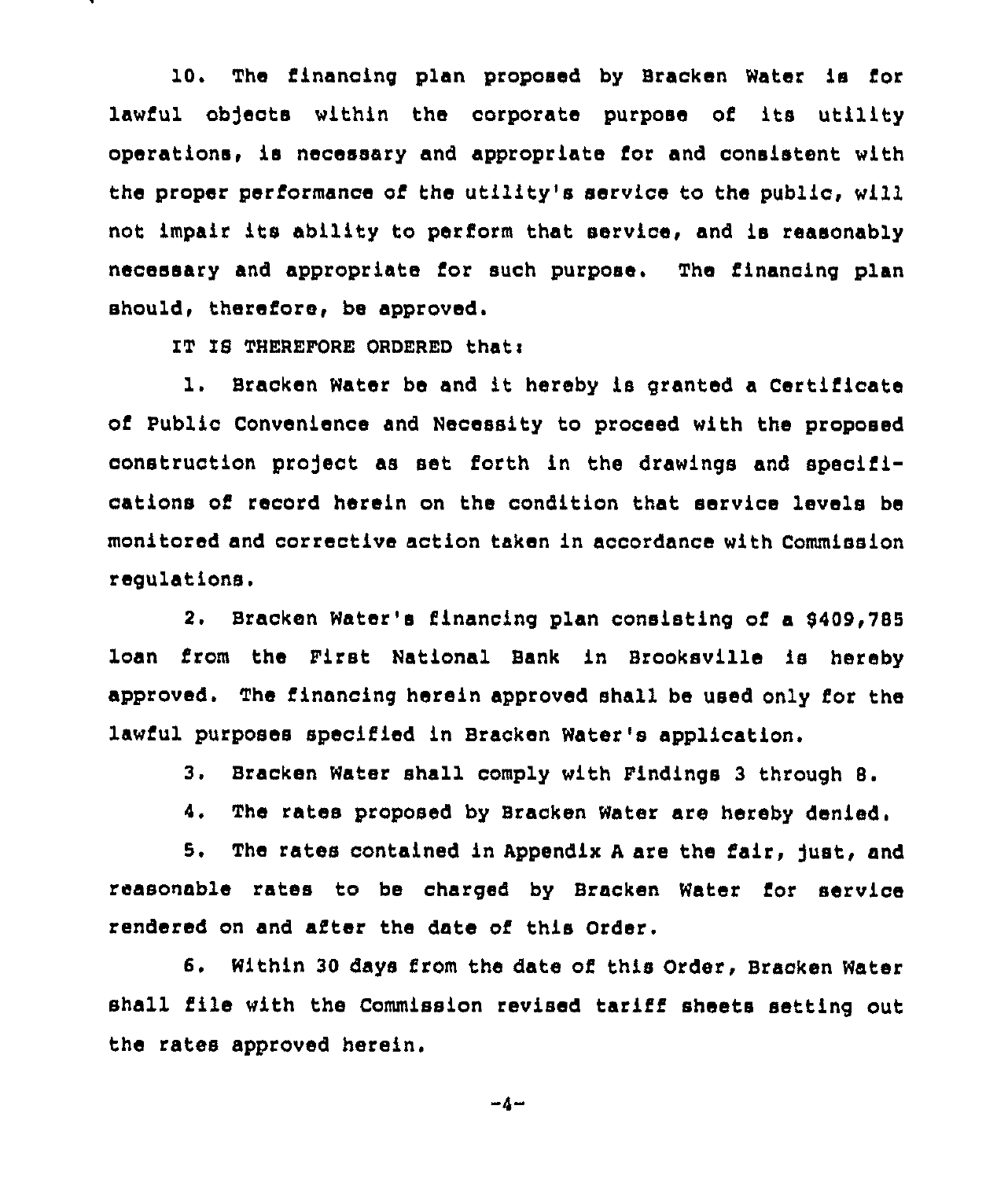Done at Frankfort, Kentucky, this 24th day of February, 1995.

PUBLIC SERVICE CONNISSION

Chairman Vice Chairman

Bachitt Commis oner

**ATTEST:** 

 $\mathcal{A}$ 

 $\bullet$ 

Executive Director